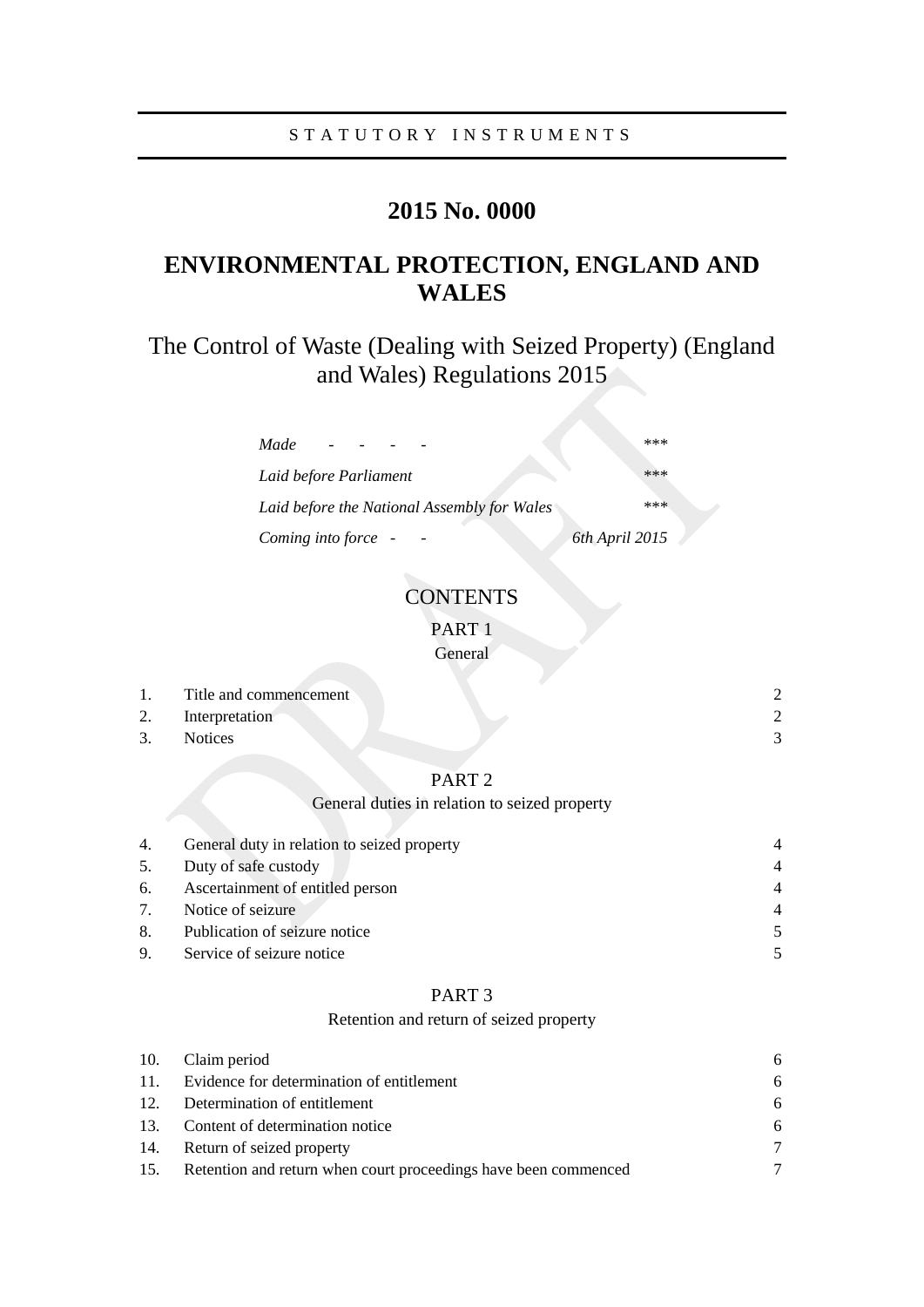| 16. | Retention and return when an offence is being investigated                     |   |
|-----|--------------------------------------------------------------------------------|---|
| 17. | Retention and return when court proceedings are commenced during the retention |   |
|     | period                                                                         | 8 |
| 18. | Duty to return arising during the retention period                             | 8 |
| 19. | Ending of duty to return                                                       | 9 |
|     |                                                                                |   |

## PART 4

#### Sale, destruction and disposal of seized property

| 20. | Prohibition of sale etc.           | 9        |
|-----|------------------------------------|----------|
| 21. | Circumstances permitting sale etc. | 9        |
|     | 22. Immediate disposal             | 9        |
| 23. | Notice of sale                     | -9       |
| 24. | Notice of destruction or disposal  | <b>Q</b> |
| 25. | Proceeds of sale                   | 10       |

The Secretary of State in relation to England, and the Welsh Ministers in relation to Wales, in exercise of the powers conferred by section 5A(2) to (4) of the Control of Pollution (Amendment) Act 1989(**a**) and section 34C(2) to (4) of the Environmental Protection Act 1990(**b**), make the following Regulations.

## PART 1

#### General

#### <span id="page-1-0"></span>**Title and commencement**

**1.** These Regulations may be cited as the Control of Waste (Dealing with Seized Property) (England and Wales) Regulations 2015 and come into force on 6th April 2015.

#### <span id="page-1-1"></span>**Interpretation**

 $\overline{a}$ 

- **2.** In these Regulations—
	- "the 1989 Act" means the Control of Pollution (Amendment) Act 1989;

"the 1990 Act" means the Environmental Protection Act 1990;

"claim period" means the period determined in accordance with regulation 10;

"date of seizure" means the date upon which the property was seized under section 5 of the 1989 Act(**c**) (power to require production of authority, stop and search etc.) or section 34B of the 1990 Act(**d**) (power to search and seize vehicles etc.);

<sup>(</sup>**a**) 1989 c. 14. In relation to Wales, the functions of the Secretary of State conferred by that Act were transferred to the National Assembly for Wales by the National Assembly for Wales (Transfer of Functions) Order 1999 (S.I. 1999/672), article 2 and Schedule 1. The functions of the National Assembly for Wales were transferred to the Welsh Ministers by the Government of Wales Act 2006 (c. 32), Schedule 11, paragraph 30. Section 5A was substituted (together with section 5) for section 5 as originally enacted, in relation to England and Wales, by the Clean Neighbourhoods and Environment Act 2005 (c. 16), section 37. For the definition of "appropriate person", see section 9(1) of the 1989 Act.

<sup>(</sup>**b**) 1990 c. 43. In relation to Wales, the functions of the Secretary of State conferred by that Act were transferred to the National Assembly for Wales by the National Assembly for Wales (Transfer of Functions) Order 1999 (S.I. 1999/672), article 2 and Schedule 1. The functions of the National Assembly for Wales were transferred to the Welsh Ministers by the Government of Wales Act 2006 (c. 32), Schedule 11, paragraph 30. Section 34C was inserted, in relation to England and Wales, by the Clean Neighbourhoods and Environment Act 2005, section 46(1). For the definition of "appropriate person", see section 29(1A) of the 1990 Act.

<sup>(</sup>**c**) Section 5 was substituted (together with section 5A), in relation to England and Wales, by the Clean Neighbourhoods and Environment Act 2005, section 37. It was amended by the 1990 Act, Schedule 15, paragraph 31.

<sup>(</sup>**d**) Section 34B was inserted, in relation to England and Wales, by the Clean Neighbourhoods and Environment Act 2005, section 46(1). It was amended by S.I. 2005/2900, 2007/3538, 2010/675 and 2013/755.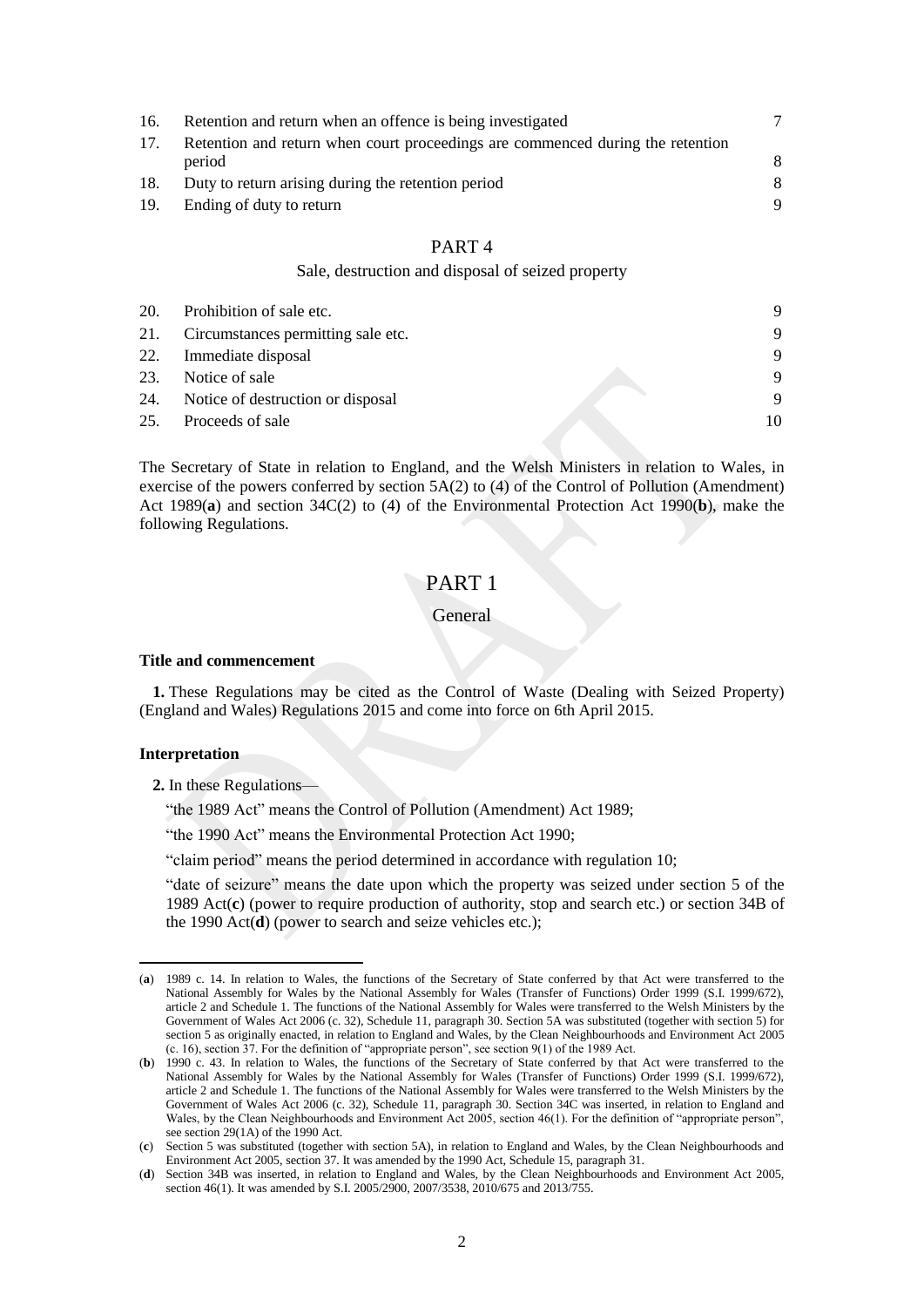"date of the determination notice" means the date upon which the determination notice is given within the period prescribed in regulation 12;

"date of the seizure notice" means the first working day on which the period for display of the seizure notice begins in accordance with regulation  $7(1)(a)(i)$ ;

"determination notice" means the notice given in accordance with regulation  $12(1)(c)$ ;

"entitled person" means a person determined under regulation  $12(1)(a)$  as entitled to all or part of the seized property;

"forfeiture offence" means an offence specified in section  $33C(1)$  of the 1990 Act (section 33 offences: forfeiture of vehicles), in respect of which an order for forfeiture can be made under subsection (2) of that section(**a**);

"relevant collection period" means the period determined in accordance with regulation  $12(1)(b)(ii)$ ;

"seizure authority" means—

- (a) a regulation authority(**b**) on whose behalf property is seized under section 5 of the 1989 Act; or
- (b) an enforcement authority(**c**) on whose behalf property is seized under section 34B of the 1990 Act;

"seizure notice" means a notice given in accordance with regulation 7(1);

"working day" means any day other than a Saturday, a Sunday, Christmas Day, Good Friday or a day which is a bank holiday under the Banking and Financial Dealings Act 1971(**d**).

#### <span id="page-2-0"></span>**Notices**

**3.**—(1) Any notice required by these Regulations to be served on or given to a person may be served or given by—

- (a) personal delivery;
- (b) leaving it at the person's proper address; or
- (c) sending it by post or by electronic means to the person's proper address.
- (2) Any such notice may—
	- (a) in the case of a body corporate, be served on or given to the secretary or clerk;
	- (b) in the case of a partnership, be served on or given to a partner or a person having control or management of the partnership business.

(3) For the purposes of this regulation, "proper address" means—

- (a) in the case of a body corporate or their secretary or clerk—
	- (i) the registered or principal office of that body; or
	- (ii) the email address of the secretary or clerk;
- (b) in the case of a partnership or a partner or person having control or management of the partnership business—
	- (i) the principal office of the partnership; or
	- (ii) the email address of a partner or a person having that control or management;
- (c) in any other case, a person's last known address, including an email address.

 $\overline{a}$ 

<sup>(</sup>**a**) Section 33C was inserted, in relation to England and Wales, by the Clean Neighbourhoods and Environment Act 2005, section 44(1). Section 33C(1) was substituted, in relation to England and Wales, by S.I. 2007/3538 and amended, in relation to England and Wales, by S.I. 2010/675.

<sup>(</sup>**b**) For the definition of "regulation authority", see section 9(1), (1A) and (1AA) of the 1989 Act.

<sup>(</sup>**c**) For the definition of "enforcement authority", see section 34B(11) of the 1990 Act.

<sup>(</sup>**d**) 1971 c. 80.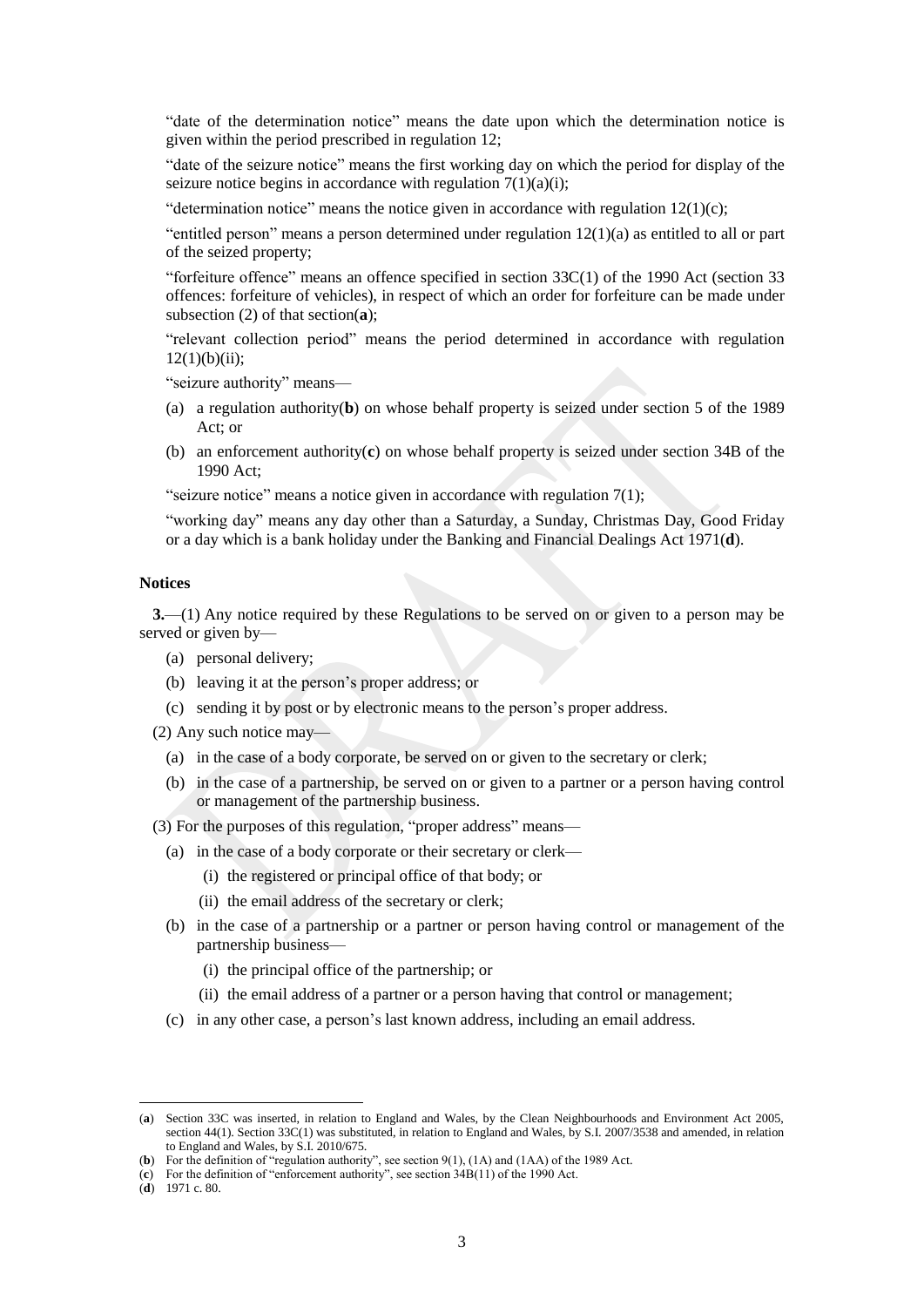(4) For the purposes of this regulation, the principal office of a company registered outside the United Kingdom or of a partnership established outside the United Kingdom is their principal office in the United Kingdom.

## PART 2

### General duties in relation to seized property

#### <span id="page-3-0"></span>**General duty in relation to seized property**

**4.** Where any property is seized on behalf of a seizure authority under section 5 of the 1989 Act or section 34B of the 1990 Act, the seizure authority must deal with the seized property in accordance with these Regulations.

#### <span id="page-3-1"></span>**Duty of safe custody**

**5.** A seizure authority must keep the seized property in safe custody until—

- (a) any duty to return under regulation 14,  $15(2)(b)$ ,  $16(2)(b)$  or  $17(2)(c)$  ceases in accordance with regulation 19(1); or
- (b) where applicable, the ability to sell, destroy or otherwise dispose of the seized property arises in accordance with regulation 21 or 22.

#### <span id="page-3-2"></span>**Ascertainment of entitled person**

**6.**—(1) Where the seized property is a vehicle, a seizure authority must, on the date of seizure or the first working day after that date—

- (a) request information as to the registered keeper of the vehicle—
	- (i) where there is a Great Britain or Northern Ireland registration mark, from the Driver and Vehicle Licensing Agency;
	- (ii) where there is a foreign registration mark, from the relevant authority in the country of registration; and
- (b) take reasonable steps to identify whether the vehicle is subject to a hire-purchase agreement and, if so, to identify the person entitled to possession of the vehicle under that agreement.

(2) In this regulation, "hire-purchase agreement" has the meaning given in section 189(1) of the Consumer Credit Act 1974(**a**) (definitions).

#### <span id="page-3-3"></span>**Notice of seizure**

 $\overline{a}$ 

**7.**—(1) A seizure authority must give notice of the seizure of property under section 5 of the 1989 Act or under section 34B of the 1990 Act by—

- (a) displaying a notice at the office of the seizure authority on whose behalf the seizure was made, for the period—
	- (i) beginning with the first working day after the date of seizure; and
	- (ii) ending 15 working days after that date; and
- (b) publishing such notice in a newspaper or on the seizure authority's website in accordance with regulation 8.

(2) A seizure notice must contain the following information—

- (a) a brief description of the seized property, including any registration mark;
- (b) the time and place where the property was seized;

<sup>(</sup>**a**) 1974 c. 39, to which there are amendments not relevant to these Regulations.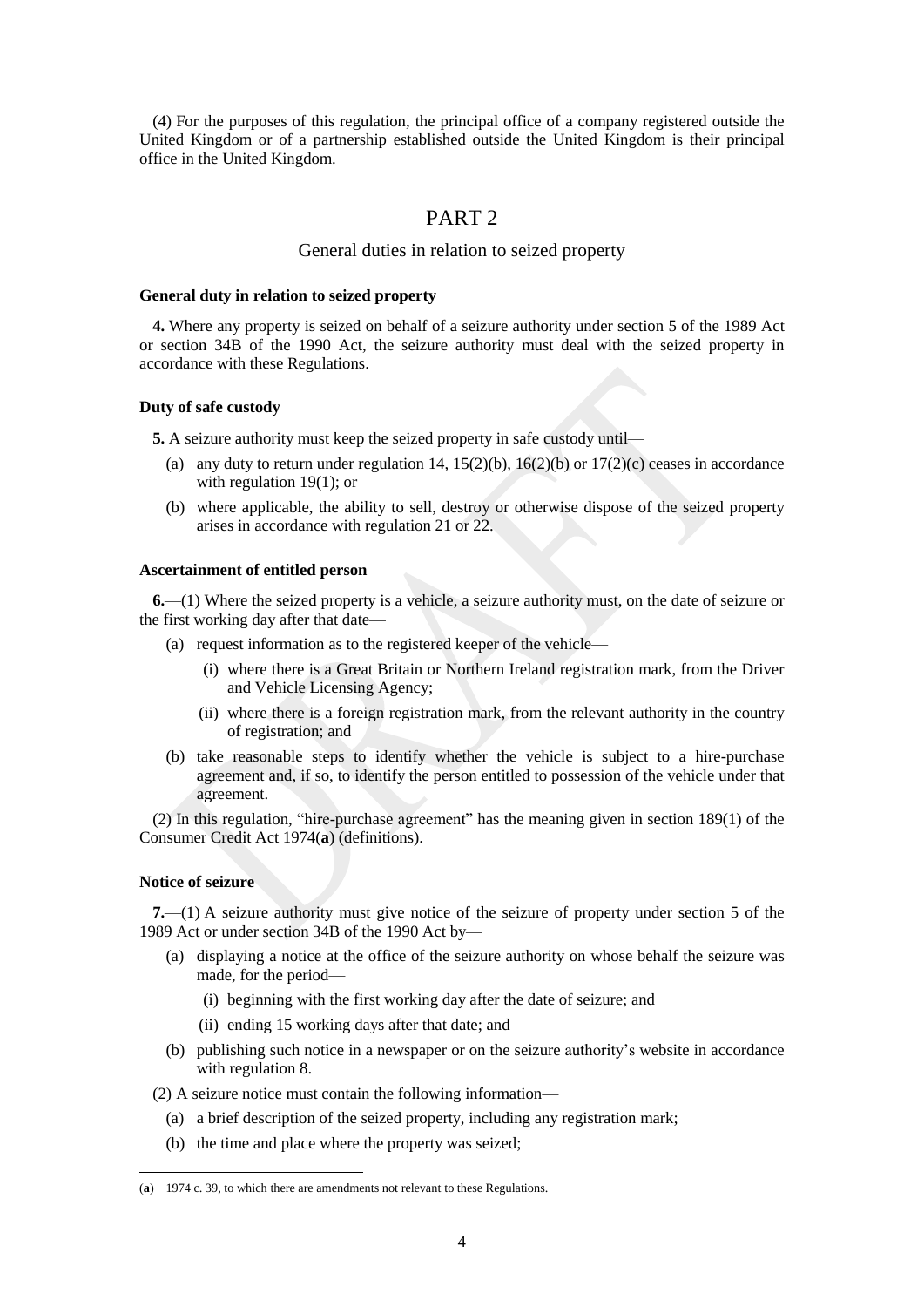- (c) the power under which the property was seized;
- (d) the name and contact details, including the address, of the seizure authority;
- (e) the address and contact details of where to claim entitlement to the property (if different from that given under sub-paragraph (d));
- (f) the claim period;
- (g) an explanation of the evidence that the claimant will need to provide to the seizure authority to establish entitlement to the seized property in accordance with regulation 11; and
- (h) an explanation that the seized property can be sold, destroyed or otherwise disposed of in accordance with regulation 21 if it is not claimed within the claim period or if a claimant who brought a claim within such period is not determined as entitled.

#### <span id="page-4-0"></span>**Publication of seizure notice**

**8.** The requirements in relation to publication in regulation 7(1)(b) are—

- (a) where publication is in a newspaper—
	- (i) the newspaper must be a local newspaper, or, if there is none, a local newsletter, circular or similar document, circulating within the area of the office of the seizure authority on whose behalf the seizure was made; and
	- (ii) the seizure notice must be published on at least one occasion within the period beginning with the date of the seizure notice and ending 13 working days after that date;
- (b) where publication is on the seizure authority's website—
	- (i) the website must be its only website or, if not, the website that is wholly or mainly used by the authority to publicise matters relating to waste; and
	- (ii) the seizure notice must be published for the period beginning with the first working day after the date of the seizure notice and ending 15 working days after that date.

#### <span id="page-4-1"></span>**Service of seizure notice**

 $\overline{a}$ 

**9.**—(1) A copy of the seizure notice must be served on—

- (a) the chief officer of police for the police area in which the property was seized;
- (b) the person (if any) identified as the registered keeper under regulation  $6(1)(a)$ ; and
- (c) the person (if any) identified as entitled to possession under regulation  $6(1)(b)$ .

(2) The copy of the seizure notice must be served—

- (a) in the case of notice served under paragraph **Error! Reference source not found.**(a) or (b), within the period beginning with the date of the seizure notice and ending 5 working days after that date;
- (b) in the case of notice served under paragraph **Error! Reference source not found.**(c), within the period beginning with the date on which the person entitled to possession was identified and ending 5 working days after that date.

(3) In this regulation, "chief officer of police" has the meaning given in section 101(1) of the Police Act 1996(**a**) (interpretation).

<sup>(</sup>**a**) 1996 c. 16, to which there are amendments not relevant to these Regulations.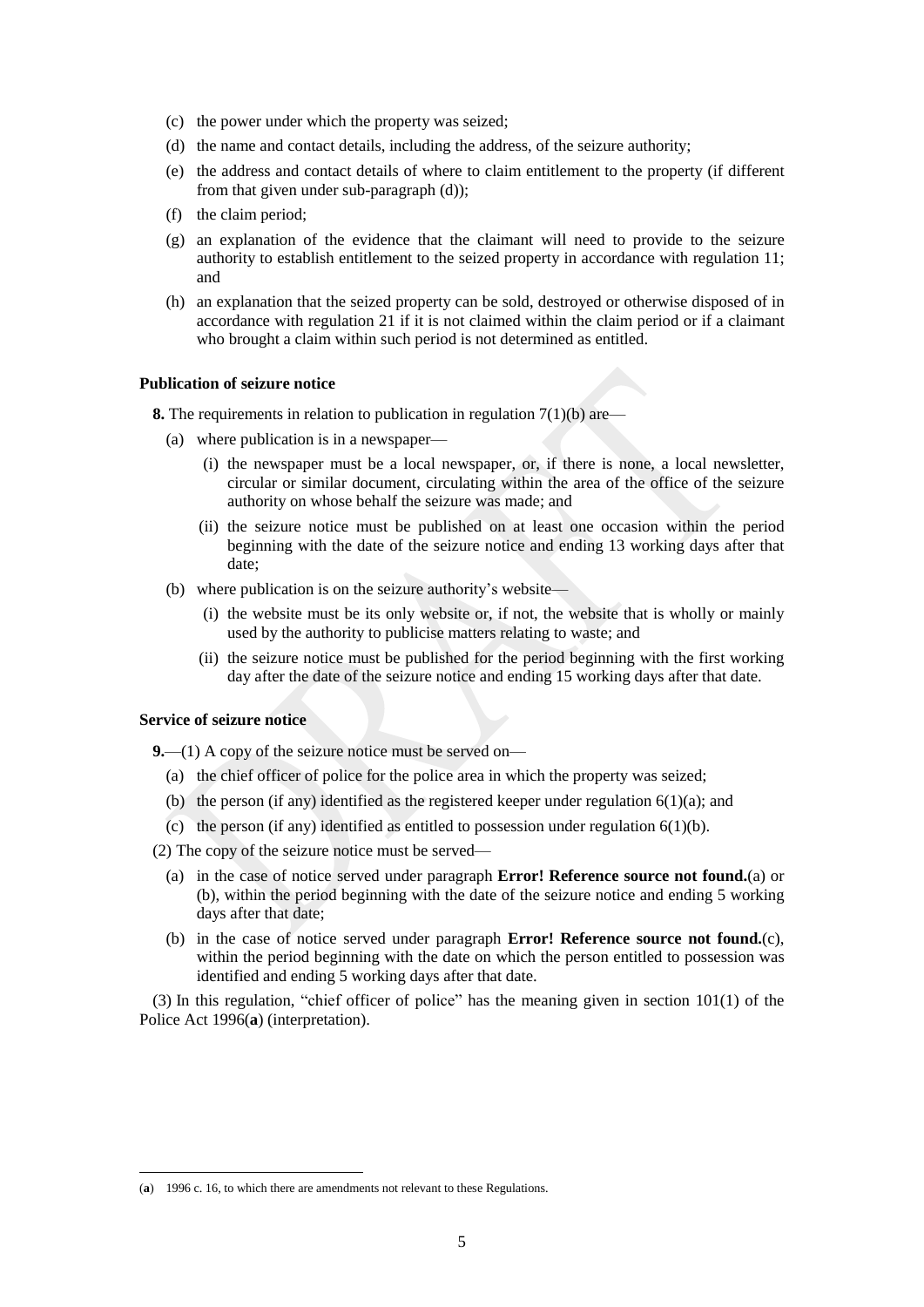## PART 3

## Retention and return of seized property

#### <span id="page-5-0"></span>**Claim period**

**10.** A person may make a claim of entitlement to seized property, accompanied by the evidence required by regulation 11, within the period—

- (a) beginning with the date of seizure; and
- (b) ending 15 working days after the date of the seizure notice.

#### <span id="page-5-1"></span>**Evidence for determination of entitlement**

**11.**—(1) The evidence accompanying a claim under regulation 10 must be sufficient to enable the seizure authority to make a determination of entitlement to the seized property and must include—

- (a) the claimant's name, address and proof of identity;
- (b) where an agent makes the claim on behalf of their principal, the information in subparagraph (a) in respect of the agent and proof of authority to act as agent; and
- (c) where the seized property is a vehicle with a registration mark, and the person claiming entitlement purports to be the registered keeper of the vehicle, the registration document.

(2) Where the claimant does not provide sufficient information to satisfy the requirements of paragraph (1), the seizure authority must, within the period beginning with the date upon which the claim is made under regulation 10 and ending 1 working day after that date, require the claimant to provide such information within 2 further working days.

#### <span id="page-5-2"></span>**Determination of entitlement**

**12.**—(1) Where a claim is made which satisfies the requirements of regulation 10, a seizure authority must—

- (a) determine entitlement in respect of a claim made within the claim period;
- (b) where a claimant is determined as entitled, determine—
	- (i) whether a duty to retain arises under regulation  $15(2)(a)$  or  $16(2)(a)$ ; and
	- (ii) where such a duty does not arise, the period for collection, which is the period beginning with the date of the determination notice and ending 10 working days after that date; and
- (c) give notice of such determination.

(2) The notice under paragraph (1) must—

- (a) meet the requirements of regulation 13; and
- (b) be given within the period—
	- (i) beginning with the date on which the claim was made and ending 3 working days after that date; or
	- (ii) where applicable, beginning with the date on which evidence was provided in accordance with regulation 11(2) and ending 3 working days after that date.

(3) Where there is more than one claim to the seized property or any part of the seized property, a seizure authority must determine under paragraph (1) which person is entitled to such property (including any part of that property) on the basis of the evidence provided to that authority.

#### <span id="page-5-3"></span>**Content of determination notice**

**13.** The determination notice must state—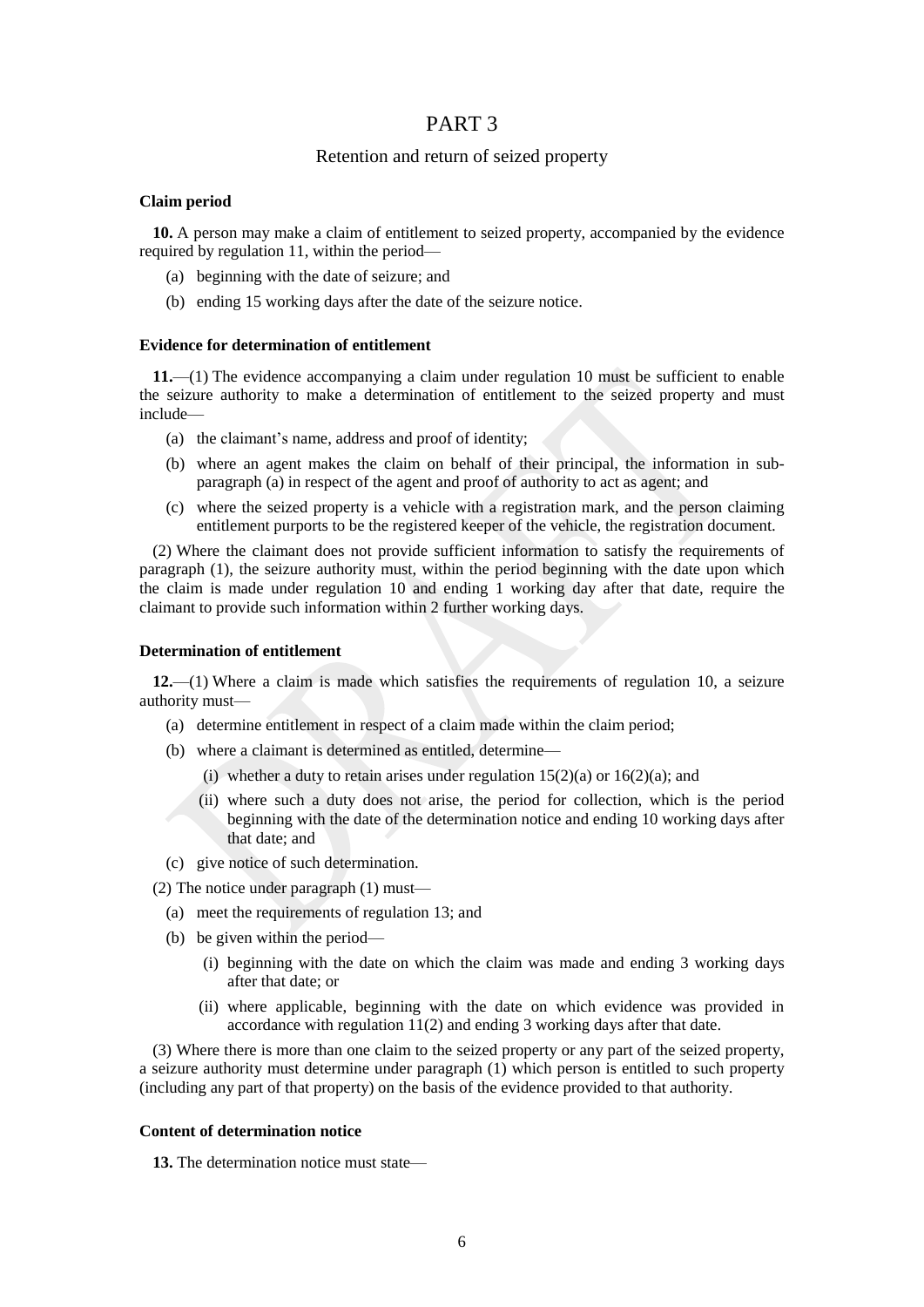- (a) where the determination is of entitlement to all or part of the seized property—
	- (i) the determination of entitlement;
	- (ii) the property to which the determination relates; and
	- (iii) whether the property is to be—
		- (aa) collected, where regulation 12(1)(b)(ii) applies, and accordingly the relevant collection period and details to enable collection by the claimant including contact details, the place and any times for collection;
		- (bb) retained in accordance with regulation 15, and accordingly the determination as to retention and an explanation of the ability to retain in accordance with that regulation; or
		- (cc) retained in accordance with regulation 16, and accordingly the determination as to retention, and the periods for retention and return as determined in accordance with that regulation;
- (b) where the determination is that a person is not entitled to all or part of the seized property—
	- (i) the determination that the claimant is not entitled;
	- (ii) the property to which the determination relates; and
	- (iii) an explanation that the seized property can be sold, destroyed or otherwise disposed of in accordance with regulation 21.

#### <span id="page-6-0"></span>**Return of seized property**

**14.** Where a seizure authority has made a determination in accordance with regulation  $12(1)(b)(ii)$ , that authority is under a duty to return the seized property by enabling the entitled person to collect the seized property to which that person is entitled within the relevant collection period.

#### <span id="page-6-1"></span>**Retention and return when court proceedings have been commenced**

**15.**—(1) A seizure authority must deal with seized property in accordance with paragraph (2) where—

- (a) before the date of the determination notice the authority has commenced proceedings in respect of the offence, or one of the offences, in relation to which the property was seized;
- (b) such an offence is a forfeiture offence; and
- (c) the authority is of the opinion that it is necessary to retain the seized property in respect of such proceedings.
- (2) The duty in relation to the seized property is to—
	- (a) retain it during the continuance of such proceedings while the seizure authority is of the opinion in paragraph  $(1)(c)$ ; and
	- (b) return it in accordance with regulation 18.

#### <span id="page-6-2"></span>**Retention and return when an offence is being investigated**

**16.**—(1) A seizure authority must deal with seized property in accordance with paragraph (2) where—

- (a) before the date of the determination notice the authority is investigating an offence in respect of which the property was seized; and
- (b) the authority is of the opinion that it is necessary to retain the property in order to investigate the offence.
- (2) The duty in relation to the seized property is to—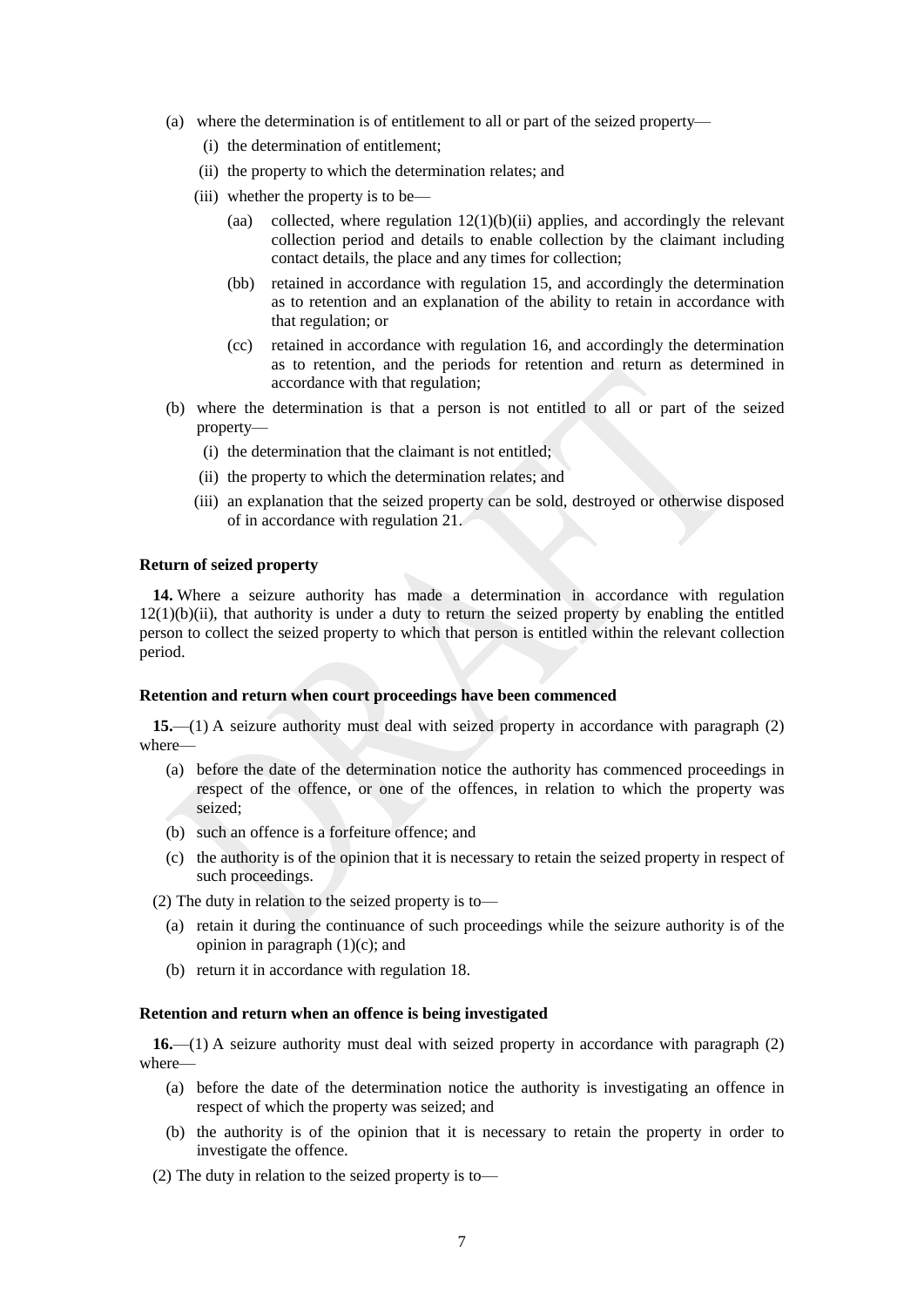- (a) retain it during the continuance of the period determined in accordance with paragraph (3) while the seizure authority is of the opinion in paragraph  $(1)(b)$ ; and
- (b) return it during the period determined in accordance with paragraph (4), in accordance with regulation 18.
- (3) The period for retention is the period which—
	- (a) begins with the date of the determination notice; and
	- (b) ends no later than—
		- (i) 15 working days after that date; or
		- (ii) 30 working days after that date, where the seizure authority is the Environment Agency or the Natural Resources Body for Wales and the offence, or one of the offences, in respect of which the property was seized is a forfeiture offence.
- (4) The period for return is the period which—
	- (a) begins with the last day of the period in paragraph (3); and
	- (b) ends 10 working days after that date.

#### <span id="page-7-0"></span>**Retention and return when court proceedings are commenced during the retention period**

**17.**—(1) A seizure authority must retain and return seized property in accordance with paragraph (2) where—

- (a) during the period for retention (determined in accordance with regulation 16(3)) the seizure authority has commenced court proceedings in respect of the offence, or one of the offences, in respect of which the property was seized;
- (b) such an offence is a forfeiture offence; and
- (c) the authority is of the opinion that it is necessary to retain the seized property in respect of such proceedings.
- (2) The duty is to—
	- (a) retain the seized property during the continuance of proceedings while the seizure authority is of the opinion in paragraph  $(1)(c)$ ;
	- (b) notify the entitled person of the commencement of such proceedings and of the effect of this regulation; and
	- (c) return that property in accordance with regulation 18.

#### <span id="page-7-1"></span>**Duty to return arising during the retention period**

**18.**—(1) Where a seizure authority is retaining property in accordance with regulation 15(2)(a),  $16(2)(a)$  or  $17(2)(a)$ , that authority must return the seized property to the entitled person and, unless a court order provides for the return of the seized property, that authority must give notice of the return of the seized property in accordance with paragraph (2), where—

- (a) that authority is no longer of the opinion that it is necessary to retain such property in accordance with the appropriate regulation; or
- (b) proceedings have been discontinued or have ended.

(2) A notice under paragraph (1) must be given within the period beginning with the date upon which paragraph  $(1)(a)$  or  $(1)(b)$  applies and ending 1 working day after that date, and must state that the seized property may be—

- (a) collected within the period beginning with the date of the notice under this regulation and ending 10 working days after that date; and
- (b) sold, destroyed or otherwise disposed of in accordance with regulation 21, if it is not collected within that period.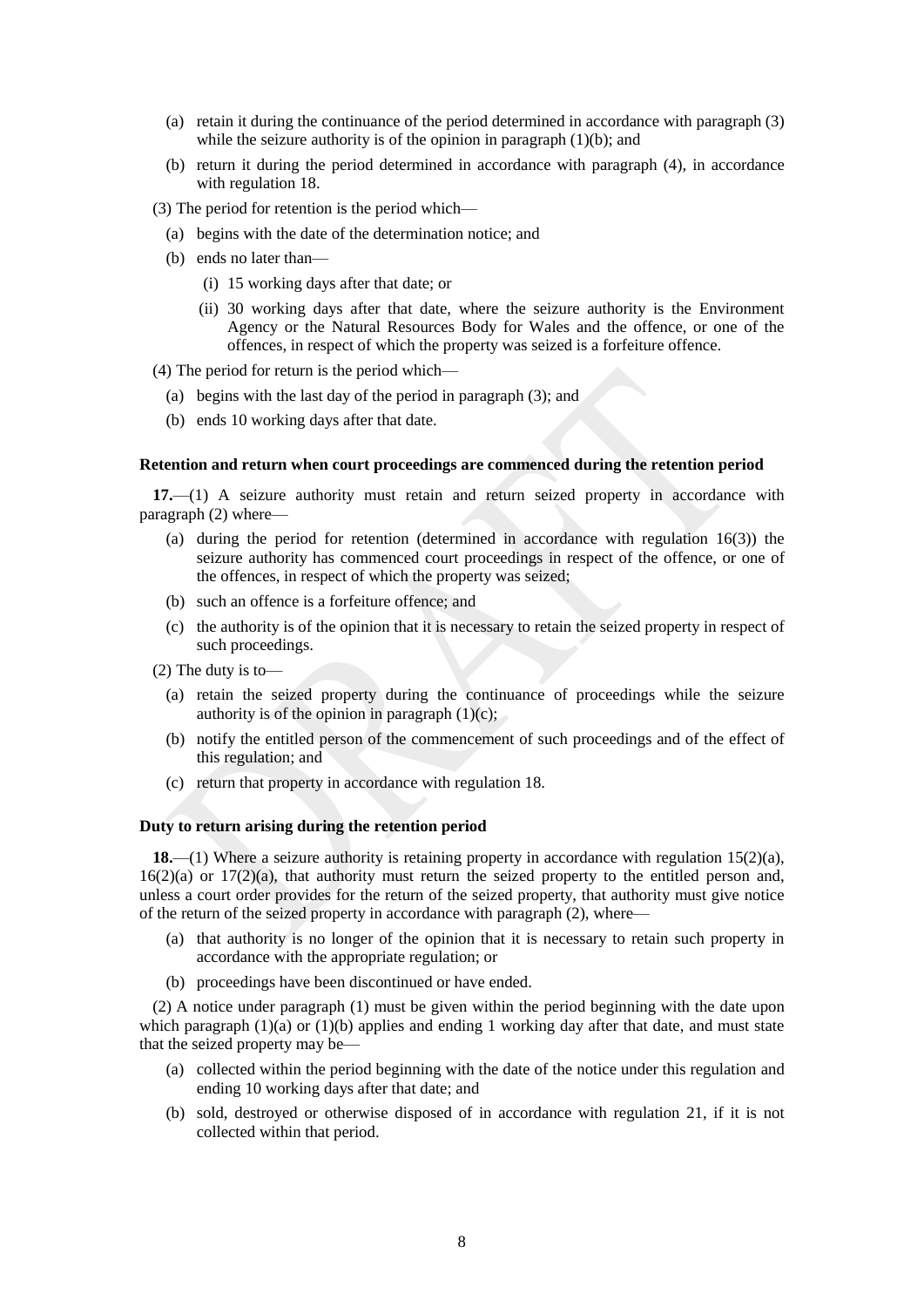#### <span id="page-8-0"></span>**Ending of duty to return**

**19.**—(1) Where a duty to return has arisen under regulation 14, 15(2)(b), 16(2)(b) or 17(2)(c), that duty ceases—

- (a) on the return of the seized property;
- (b) where the court makes an order for forfeiture of the seized property; or
- (c) where the entitled person has not collected the seized property by the end of—
	- (i) the period determined in accordance with regulation 16(4) or, if applicable,  $18(2)(a)$ ; or
	- (ii) otherwise, the relevant collection period.

(2) Where the duty to return ceases, any duties of the seizure authority applicable at that date in relation to the seized property under Part 2 or this Part cease to apply.

## PART 4

## Sale, destruction and disposal of seized property

#### <span id="page-8-1"></span>**Prohibition of sale etc.**

**20.** A seizure authority must not sell, destroy or otherwise dispose of seized property other than in accordance with this Part.

#### <span id="page-8-2"></span>**Circumstances permitting sale etc.**

**21.** A seizure authority may sell, destroy or otherwise dispose of seized property where—

- (a) a seizure notice has been published and served in accordance with regulations 7 to 9; and
- (b) either—
	- (i) the claim period has ended and no claim was made or a claim was made but the seizure authority did not determine that the claimant was entitled; or
	- (ii) a duty to return arose but has ceased in accordance with regulation 19.

#### <span id="page-8-3"></span>**Immediate disposal**

**22.** Where the condition of any seized property requires its immediate disposal without delay, a seizure authority may immediately dispose of such property and accordingly—

- (a) the requirements of regulation 21 are dispensed with; and
- (b) any of the duties placed on the seizure authority under Parts 2 or 3 of these Regulations, if applicable at the time of such disposal, cease to apply.

#### <span id="page-8-4"></span>**Notice of sale**

**23.** Where a seizure authority has sold seized property in accordance with regulation 21, the seizure authority must give notice of this within 10 working days of the sale—

- (a) to any person notified in respect of such property under regulation  $9(1)(a)$ ; and
- (b) where the seized property is a vehicle with a Great Britain or Northern Ireland registration mark, to the Driver and Vehicle Licensing Agency.

#### <span id="page-8-5"></span>**Notice of destruction or disposal**

**24.** Where a seizure authority has destroyed seized property in accordance with regulation 21, or disposed of such property in accordance with regulation 21 or 22, the seizure authority must give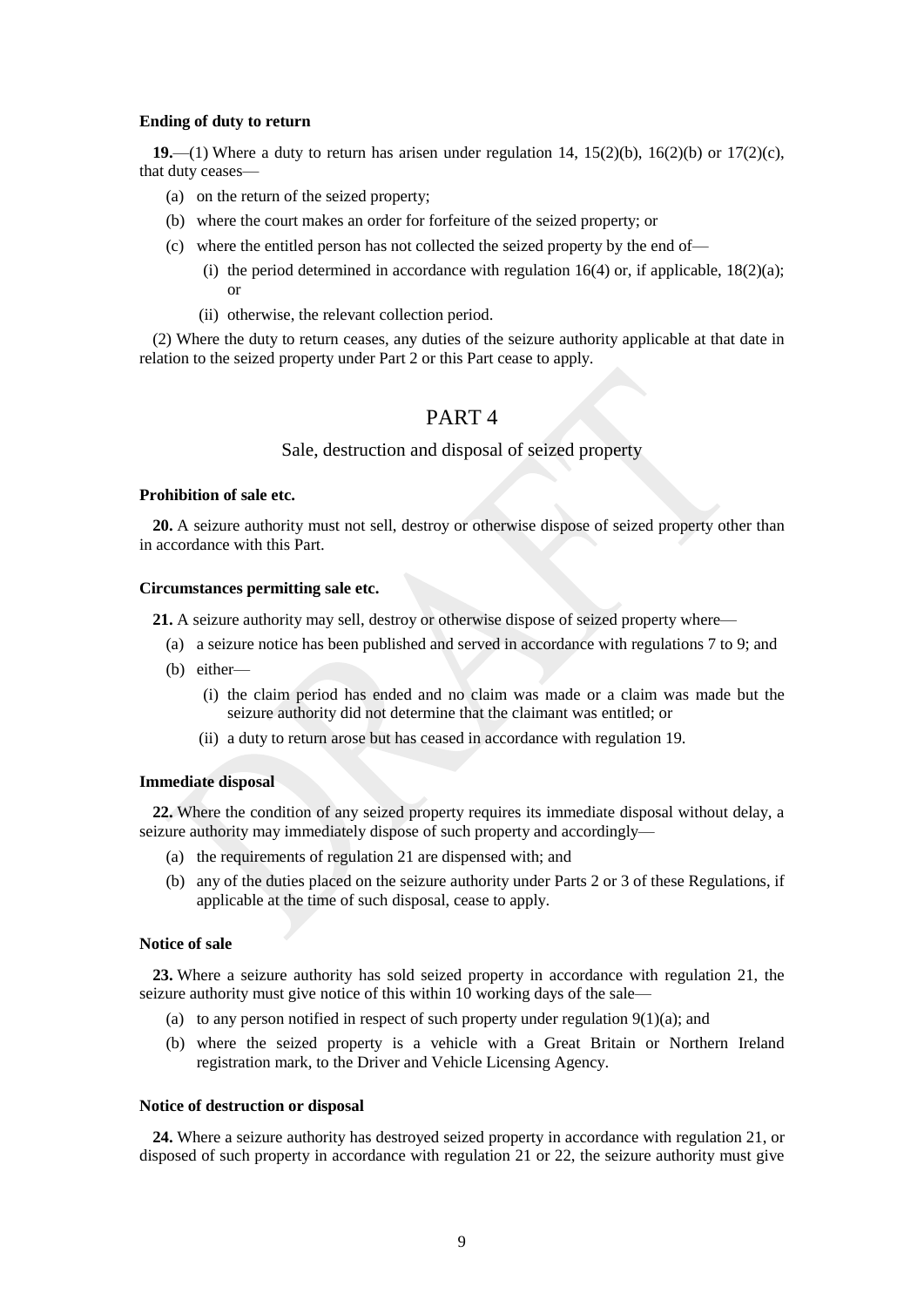notice of this within 10 working days of the destruction or disposal to any person notified in respect of such property under regulation 9(1)(a).

#### <span id="page-9-0"></span>**Proceeds of sale**

**25.**—(1) Subject to paragraphs (2) and (3), a seizure authority may use the proceeds of the sale of any seized property sold under regulation 21 towards meeting expenses incurred by that authority in exercising its functions by virtue of any of the following provisions—

- (a) sections 5 or 5A of the 1989 Act; or
- (b) sections 34B or 34C of the 1990 Act.

(2) A seizure authority must pay the net proceeds of sale of any seized property sold under regulation 21 to any person who, before the end of the period of three months beginning with the date on which the property is sold—

- (a) provides the evidence specified in regulation 11(1); and
- (b) satisfies the authority that at the time of the sale that person was entitled to the property.

(3) Where there is more than one person who claims entitlement to the seized property or any part of the seized property under paragraph (2), a seizure authority must determine which person was entitled to such property (including any part of that property) on the basis of the evidence provided to that authority.

(4) In paragraph (2), "the net proceeds of sale" means any sum by which the proceeds of the sale of the seized property exceed the total expenses incurred by the seizure authority in respect of the seizure and retention of that property.

*Name* Parliamentary Under Secretary of State Department for Environment, Food and Rural Affairs

*Name* Date Minister for Natural Resources, Culture and Sport, one of the Welsh Ministers

### **EXPLANATORY NOTE**

#### *(This note is not part of the Regulations)*

These Regulations provide for how seized property must be dealt with in England and Wales, where property is seized under section 5 of the Control of Pollution (Amendment) Act 1989 (c. 14) ("the 1989 Act") (power to require production of authority, stop and search etc.) or section 34B of the Environmental Protection Act 1990 (c. 43) ("the 1990 Act") (power to search and seize vehicles etc.). The Environment Agency, the Natural Resources Body for Wales and a waste collection authority ("a seizure authority") can seize property under these powers.

Part 1 sets out general provisions.

Part 2 sets out the general duties of a seizure authority in relation to seized property, including keeping the seized property in safe custody until the property is returned or disposed of (regulation 5). Where the seized property is a vehicle, the seizure authority must take steps to identify the registered keeper or person entitled to possession (regulation 6). The seizure authority must take steps to inform persons who may be entitled to seized property of the seizure (regulations 7 to 9).

Part 3 provides for the retention and return of seized property. The seizure authority must return it if a person has claimed the seized property within a prescribed period and the seizure authority has determined that such person is entitled (regulations 10 to 14). If the property was seized in respect